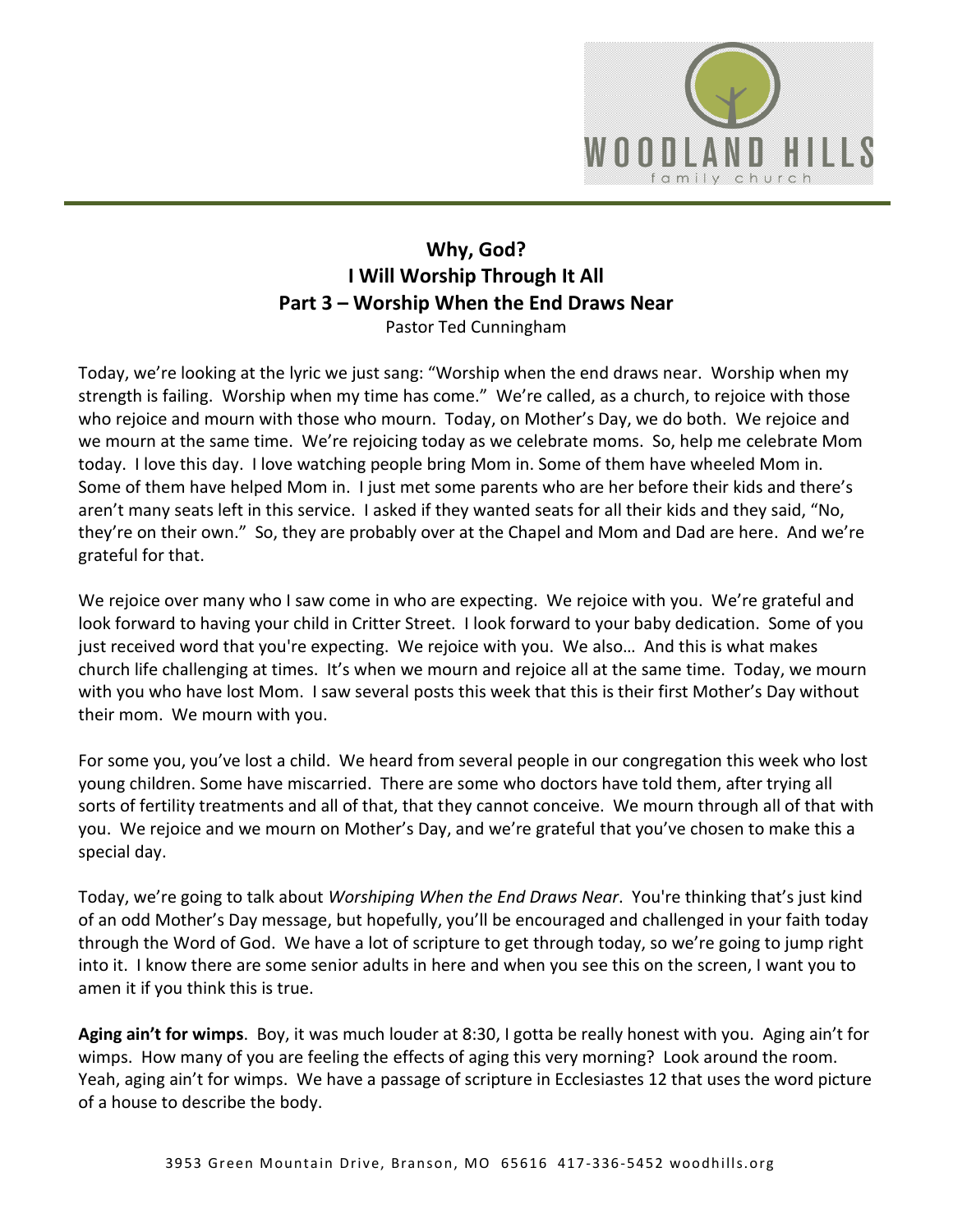Just talking about that for just a second, there are a ton of young people in here going, "Well this is a message for old people. This isn't for me." Isn't it something that as we talk about aging and as we get one of the clearest descriptions of aging and the body aging in scripture, it's addressed to you, young person? It's addressed to the young people in the room who aren't thinking about aging at all. Like last night, you ate whatever you wanted to eat without giving thought to your metabolism, without giving though to whether or not you would have to get up in the middle of the night and deal with it. How many of you that's you? Last night you ate and drank whatever you wanted, and it just didn't bother you?

Watch how this passage starts off. Ecclesiastes 12 – *[1](https://www.studylight.org/desk/?q=ec%2012:1&t1=en_niv&sr=1) Remember your Creator in the days of your youth…* The word *remember* here isn't just acknowledging God; it's in your words and your actions and your beliefs in your life. With your whole life, think through your creator. Make the most of your age. Make the most of your youth.

…*before the days of trouble come…* That's called aging. There are days coming where you're going to have to think through what you eat. There are days coming when the waitress comes to take your drink order at 6:00 pm and you're going to look at your watch. "No, I can't have anything to drink now. After 3:00, I can't have tea. Is it caffeinated?" You haven't thought about any of that. But the day is coming where you are going to.

…*and the years approach when you will say, "I find no pleasure in them…"* At the beginning of this series, as we asked questions to God, we asked some questions in the first two weeks that didn't really… Are you going to continue to worship even when you don't have clear answers? Today, we have clear answers when it comes to life and death. And we are going to see this in the scripture. The answers are there for us. We will know them.

I want to make sure we go back to what we said in Week 1. Remember, **don't confuse your preferences with the promises of God**. My preference is that as I age and when I die, I don't suffer. That's my preference. How many of you would prefer not to suffer on your deathbed? Yeah, it's our preference, but, guess what, that's not been promised to us. Now, we are promised that one day there would be no more pain, no more suffering, and no more mourning.

The first funeral I ever did as a pastor I was actually asked to lead the worship. It was a young mom that lost the fight to breast cancer and her two teenage daughters sat on the front row. Dad was there, and he said, "Ted, would you sing Beulah Land?" Beulah Land is a southern gospel song and I gave it my best shot to sing it. I'll never forget that dad getting up and coming around to his two daughters and hugging them. Their thoughts had changed, and their thoughts were on heaven. The day where there will be no more mourning, there'll be no more tears. Pain and sorrow and suffering will be gone. But here, I'm not promised that.

The day is coming where I'm going to say, "I find no pleasure in them." And staying alive is like a part time job. I've had senior friends that I have invited them to do something and they're like, "Oh, I better check and see what my appointments are today." That's because they have stuff to do and they are being taken care of and they're looking after their health.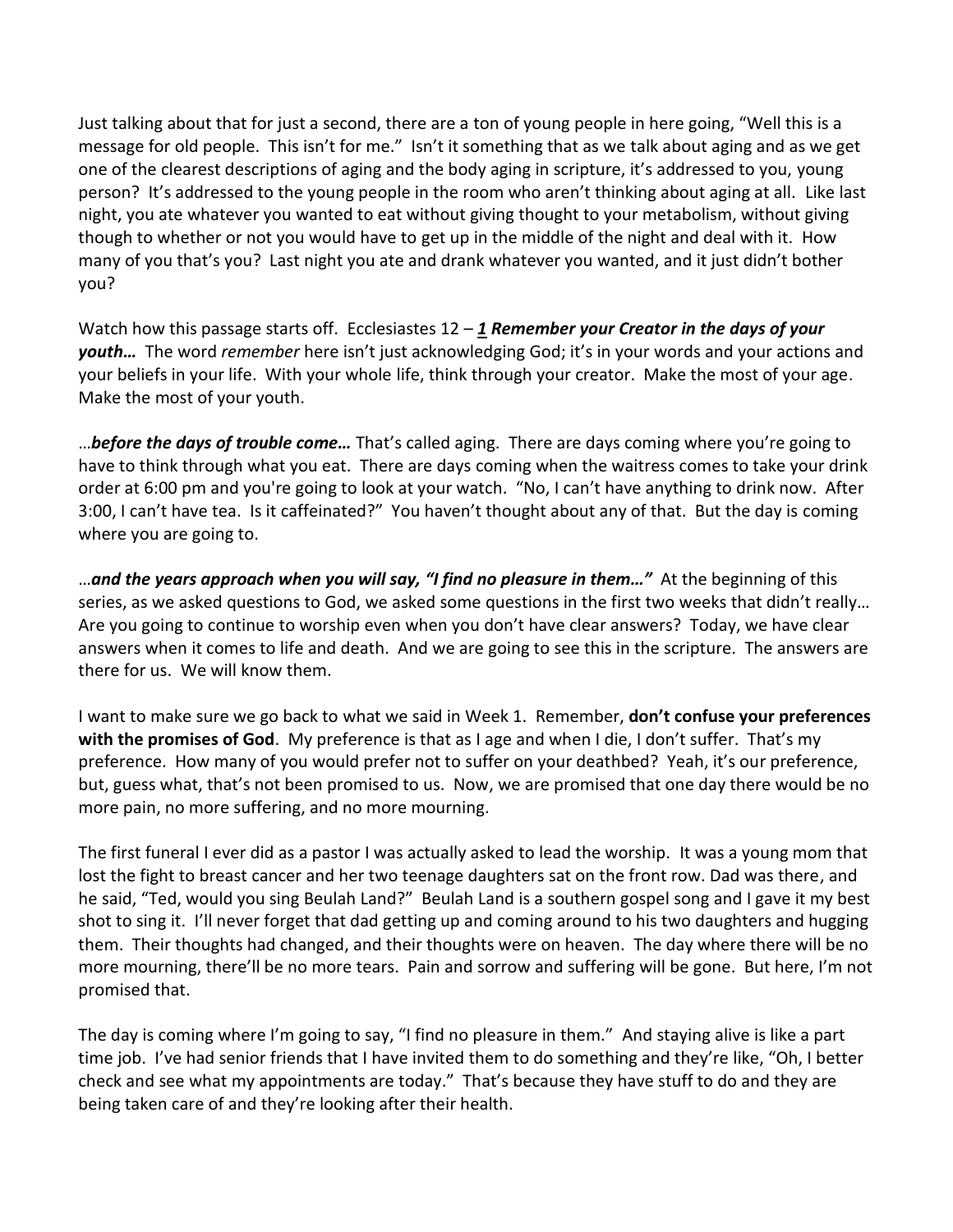Now, watch how the word picture carries through Verses 2 – 5. *[2](https://www.studylight.org/desk/?q=ec%2012:2&t1=en_niv&sr=1) …before the sun and the light and the moon and the stars grow dark…* Your vision becomes impaired. *…and the clouds return after the rain…*  Here we get this image of the house. *[3](https://www.studylight.org/desk/?q=ec%2012:3&t1=en_niv&sr=1) …when the keepers of the house…* This is speaking of the hands and the arms when they lose strength. How many of you remember when grandpa used to be able to whip you? And then that day came when you were like, *I think I can take him because he doesn't have the strength*. *…tremble, and the strong men stoop…* You see this. They make their way along. It's speaking there of the legs and knees and just being more crippled in the legs and not being able to get along like you used to.

*…when the grinders cease because they are few…* You know what that is; that's your teeth. Your teeth are going. You took care of them, you got your cleanings, you did dental appointments and all that, but you know you weren't given teeth to last hundreds and hundreds of years. Your teeth are falling apart.

…*and those looking through the windows grow dim…* I had to go back to Pearl Vision this week. I have this… It's almost like fish line that holds the bottom of these glasses in. When I got them a couple of weeks ago, that line wasn't tight and when I pulled them out of my bag, that lens had popped out and was left in my bag. I put them on, and I was like, *Oh boy, here it is; it's starting; I'm not seeing really well this morning. Oh, it's not there; okay.* Have you ever walked around the house with your glasses on your head going, "Honey, have you seen my glasses anywhere?" This is aging. It's not for wimps.

Now watch verses 4 and 5. This is fascinating to me. What used to be a normal part of life that we actually take for granted becomes very threatening in old age; it becomes difficult. In your youth, you'd just hop in the car, go somewhere, do what you have to do, and then go home. You don't give it a second thought. But as you get older, you literally have to plan it. My parents plan routes where they never have to take a left-hand turn. How many of you are at that point where you're like, "I'm definitely not making that left-hand turn?" But we never would have thought about that in our twenties or thirties.

*[4](https://www.studylight.org/desk/?q=ec%2012:4&t1=en_niv&sr=1) …when the doors to the street are closed…* We used to have a term we used a lot in church when I was growing up: shut-in. We had a shut-in ministry, a ministry to those who couldn't even get out of the house anymore because they didn't have the ability. …*and the sound of grinding fades…* "I've lost my eyesight and I'm losing teeth and now I'm losing my hearing."

Amy called me three weeks ago and said, "I made two appointments with Travis for you." If you're new to our church, Travis is our ear, nose, and throat doctor in town. I said, "Two appointments? What's going on?" She goes, "At 10:00 on Wednesday, he's going to clean out your ears. And then at 11:30, you go back for a hearing test." This was all on the phone. I'm sitting there wondering what I did or didn't do that I was supposed to? I went in for the test and Travis did a great job. He cleaned out my ears and I went back at 11:30 for the hearing test.

It turns out I don't have a hearing problem. My hearing is fine. I had a moment where I'm sitting there... I didn't even see this coming. I'm sitting in this box. They put you in this completely sealed box with a vent in it. It's so sealed you have to have air blown into you. They put it on, and they give you three beeps in each ear, changing all the frequency and all that.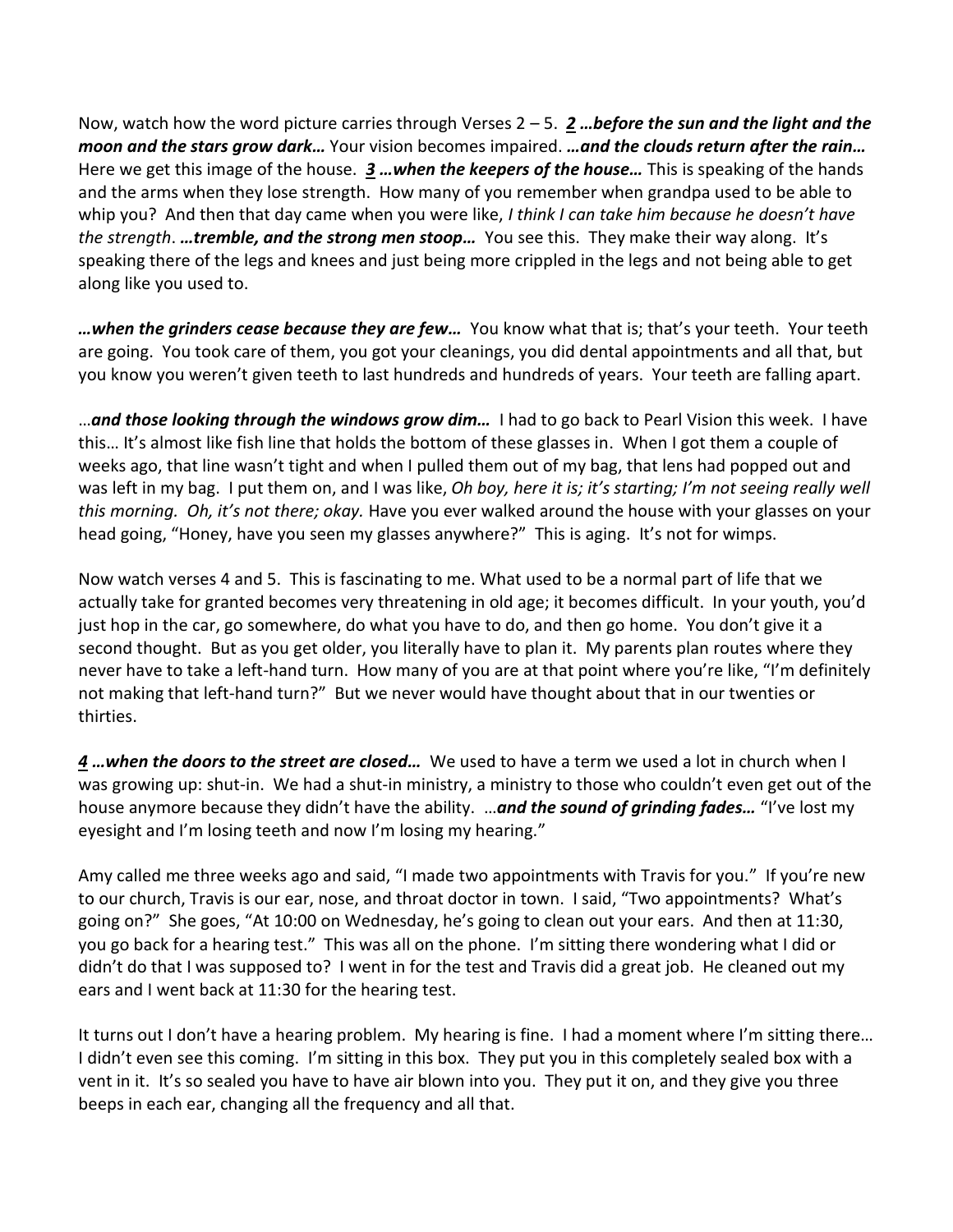I heard all the beeps, but there was a moment where I'm like, I'm a man of integrity, but when she gives me the next three beeps, I should probably tell her I don't hear them. I should probably fail this test for the sake of my marriage. And the men said… But I passed with flying colors, so we have other things we're working on.

…*when people rise up at the sound of birds…* I love this. This is so senior. It's like you're so rested because you're not doing a whole lot; you're not expelling a ton of energy. You go to bed so early… I heard the story of that senior couple that got up and made breakfast. The husband is sitting at the table and realizes the sun is coming in on the wrong side of the kitchen. He realizes they had gone to bed so early that they got up before the sun set. That's called old age, and all the seniors said… Amen. You go to bed and you're not tired. …*but all their songs grow faint…* Because they are losing their hearing. *[5](https://www.studylight.org/desk/?q=ec%2012:5&t1=en_niv&sr=1) …when people are afraid of heights and of dangers in the streets…*

I think as we listen to this, we're talking about the body breaking down and aging. I think a good lesson for those in your youth is that we would learn to be more patient with these folks. Like when you're at Sunfest and the lady is writing a check and it takes three, four, five minutes. She's practicing her penmanship and your like, *Man, I've got to get home*. Patience. When you're driving down the road, we've got to be patient. When they're driving, they're not punching it. Some seniors do, but a lot of them have slowed down their driving. Their reactions, their responses aren't that great, so they've slowed it way down.

I was in the DMV here in town. This is a true story. I was there when they were telling a gentleman, a much older senior that he was not getting his license. That's hard to watch.

*…when the almond tree blossoms…* Speaking here of hair turning gray. When I look around the room, I see all the blossoming almond trees in the room. There are a lot of them. This is a great time. …*and the grasshopper drags itself along…* You just get this idea of not moving really fast. We're getting where we need to go.

Now I'm going to teach this just as the Bible proclaims it. …*and desire no longer is stirred.* I looked through multiple scholars and commentaries on this one to make sure I was accurate as I learned it 20 years ago. This is speaking of sexual desire. Sexual desire goes away. If the Bible doesn't make you smile and chuckle from time to time, I don't think you're reading it right. Because after you lose sexual desire, then you die. This is it. This is the scripture. Some of you are like, "Mom, he's not always like this. We cover other topics." I apologize if you brought your mom from the Catholic church this morning. Desire is no longer stirred… He could have put that up in Verse 3, but that's right here. *Then people go to their eternal home and mourners go about the streets.*

Whenever I read Verse 5, I think about something I heard Lee Strobel say, "When you die, we will put you in a box, we will put your stuff in a box, we'll have a little potato salad, and then we'll go on." This is exactly what Ecclesiastes talks about in all 12 chapters. In Chapter 1, it says Generations come and generations go, but the earth remains forever. *The sun comes up and the sun goes down, ever returning to its place. All rivers and streams flow to the sea, but he sea is never full*. This is life.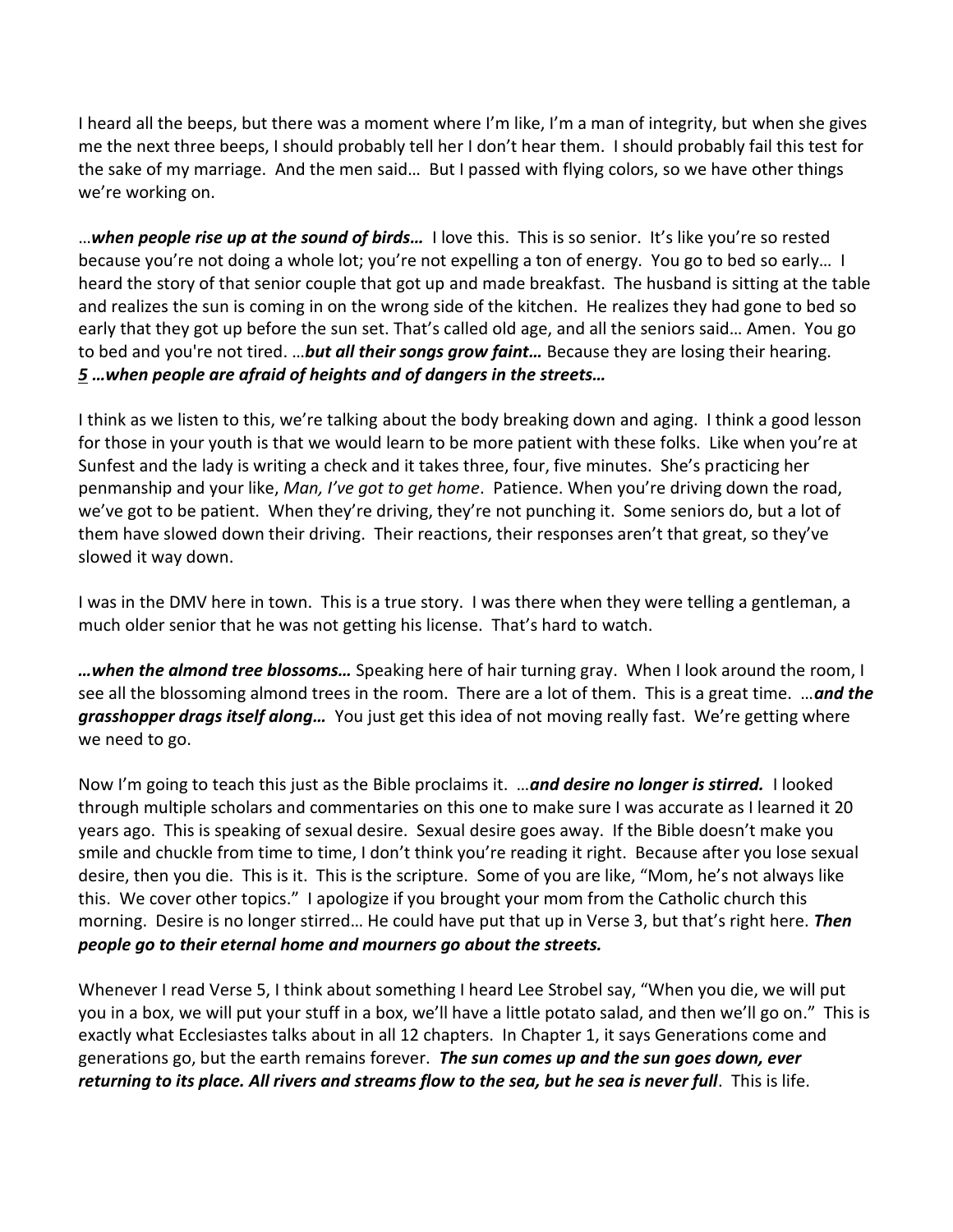As I thought about it this week, I saw this picture. This is Amy and me. I love when I see spouses together and enjoying life together. I always try to show you pictures. I have a condition called Vasovagal that's triggered by fatigue and human suffering. I can't explain it, but I pass out four to six times a year. And in random spots. I never know. I just try to avoid the triggers at all cost.

Two years ago, on a plane, I passed out and she was there with me, taking my pulse, making sure everything was good. But she wasn't with me last Wednesday when I passed out on a flight from Denver to Charlotte. I decided I wasn't going to do a hotel and I was going to just take the redeye. It's a 1:00 am flight, which was a dumb thing to do; I wasn't in that much of a rush to get to the next event. I got on the plane and conked out. I fell asleep. I'm in 3C. I wake up at 3:00 am and something… it had to be the fatigue trigger. I'm passing out. I have 60 to 90 seconds. I've never had this happen where I wake up to pass out.

I immediately think, I've got to get to bathroom quick. For my senior friends, you know exactly what I'm talking about. So, I jumped up. And that's the dumbest thing you can do when you're about to pass out. I jumped up and headed toward the restroom. I got halfway there (it's not a far distance from 3C) when I realized I wasn't going to make it. I turned back around… I'm not going to be that guy that brings a plane down between Denver and Charlotte for an emergency reason. I hate that. I just don't want to be that guy.

So, I just grabbed a seat and I turned around and I flopped down, knowing this is it; I'm about out. But I sat down in 2C, not 3C, right on a woman's lap. I can't explain it but I'm tired… You know if you get awakened in the middle of the night, you don't know what's going on and you're just not altogether there. I had that, plus I was going out. This lady started shoving me, trying to get me off of her. I feel like I'm coming under attack, so I started throwing elbows. I just wasn't comprehending what was going on at 3:00 am at 30,000 feet over Kansas. Then the husband started pushing me. They finally push me into the aisle and I kind of came to. I got up and I said, "I'm so sorry; I'm about to pass out," and I turned around and passed out in 3C.

I got off the plane and I'm thinking I've got to tell Amy this. I was going to keep it from her, but we don't keep secrets. I knew what this was going to do because it's her big thing. She said, "We're getting you a service animal." I'm went, "Babe, I am not going to be traveling around the country with a Chihuahua. And you have to explain to me what a Chihuahua is going to do to keep me from passing out." She went, "Well, you're not doing anymore redeyes." She's just reminding me… This is Amy walking behind me, guiding me. She's reminding me that things about my life are changing.

I had a friend and a mentor, Dr. Gary Smalley. This picture was my last time speaking with Gary. He had rented a scooter in Nashville at the Opryland Hotel. We were at a conference together. They didn't give him a workshop, but he and Norma were there. I said, "Hey Gary, you can have as much of my workshop as you want." It was the last time that he ever spoke to an audience. But before we went in, he said, "Hey, just push me out into the courtyard." He loved that sun beating on him. Those of you up there in years… I could never stand eating outside and just baking, but he would just sit there and enjoy it. But he was slumped over and people kept coming into my room, which was near there, and saying, "Can you go check on Dr. Smalley; he is out in the courtyard and I don't think he…"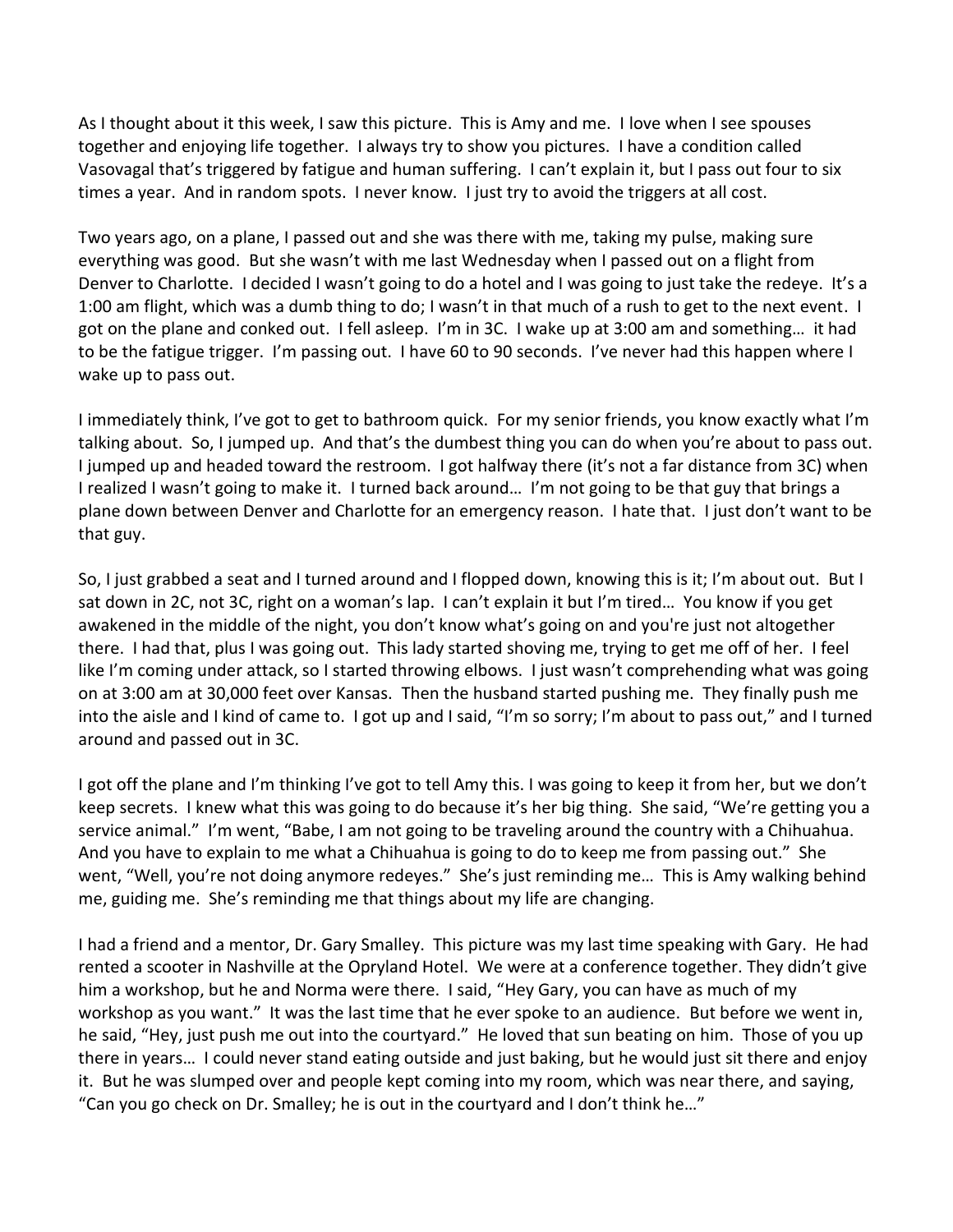I told them he's just napping. Gary always cracked up. Our joke was… He would say, "Whenever you come out to get me, check my pulse." He always wanted to make people laugh.

I watched Gary Smalley. I have a video of him going down the path on this scooter. He went to be with the Lord about six months later. But aging ain't for wimps.

I'm grateful that I've had many people in my life who have taught me how to age well. There are many people in here who are caring for parents who are aging. Today, we need to just honor you to think that it isn't easy to care for someone whose body is breaking down, whose mind begins to go, but I'm reminded of 1 Timothy 5 that there is great honor in providing for your family and caring for your family. It's hard, it's difficult. We're not even talking about you aging; we're talking about the aging of a parent or grandparent that you're taking care of. Aging is not for wimps.

Let's get into some more of these truths today. Here's a big one – **Life is brief and fragile**. Scripture has so many word pictures to describe how brief life is. For those of you in your youth, please listen to these next three big ideas from scripture.

In Psalm 90, we read, *[10](https://www.studylight.org/desk/?q=ps%2090:10&t1=en_niv&sr=1) Our days may come to seventy years, or eighty, if our strength endures…* This is not a guarantee; this is just the general life span. *…yet the best of them are but trouble and sorrow…* Here upon this earth, we're not promised suffering free zones. *…for they quickly pass, and we fly away.*

In James 4, we get this idea of a vapor. *[14](https://www.studylight.org/desk/?q=jas%204:14&t1=en_niv&sr=1) Why, you do not even know what will happen tomorrow. What is your life? You are a mist that appears for a little while and then vanishes.* That's what Solomon was doing in Ecclesiastes 1. You're here for a little while and then you're gone, but guess what? The grind of this earth keeps going. The sun is still going to rise and it's still going to set, and the rivers and streams are still going to flow. You're here for a little while and then you're gone.

In Psalm 39, we get this idea of a handbreadth. *[4](https://www.studylight.org/desk/?q=ps%2039:4&t1=en_niv&sr=1) "Show me, Lord, my life's end and the number of my days…* The Psalmists were always doing this. Teach me to count my days. Teach me to understand the time that I have is short and that I would make the most of it. That's the key. It's like that country song we all loved years ago and it's still on the radio, *In My Next 30 Years*. When you get that health scare in your 30s, when you get the doctor's report, it begins to change you. You begin to think about life a little differently. But you and I shouldn't wait for an event like that. As followers of Christ, this is how we live our lives. In anticipation of the Lord's return and an understanding of the certainty of death. We're to live to make the most of the time we have left. Not as the world does it, but as we've been called to, as we'll see Paul share in just a moment.

…*let me know how fleeting my life is.* The Psalmists were always crying out. *[5](https://www.studylight.org/desk/?q=ps%2039:5&t1=en_niv&sr=1) You have made my days a mere handbreadth; the span of my years is as nothing before you. Everyone is but a breath, even those who seem secure.* Even those who feel like they have plenty of time left. Be mindful of your Creator, be mindful of your days. Life is short and life is fragile. You're not promised tomorrow.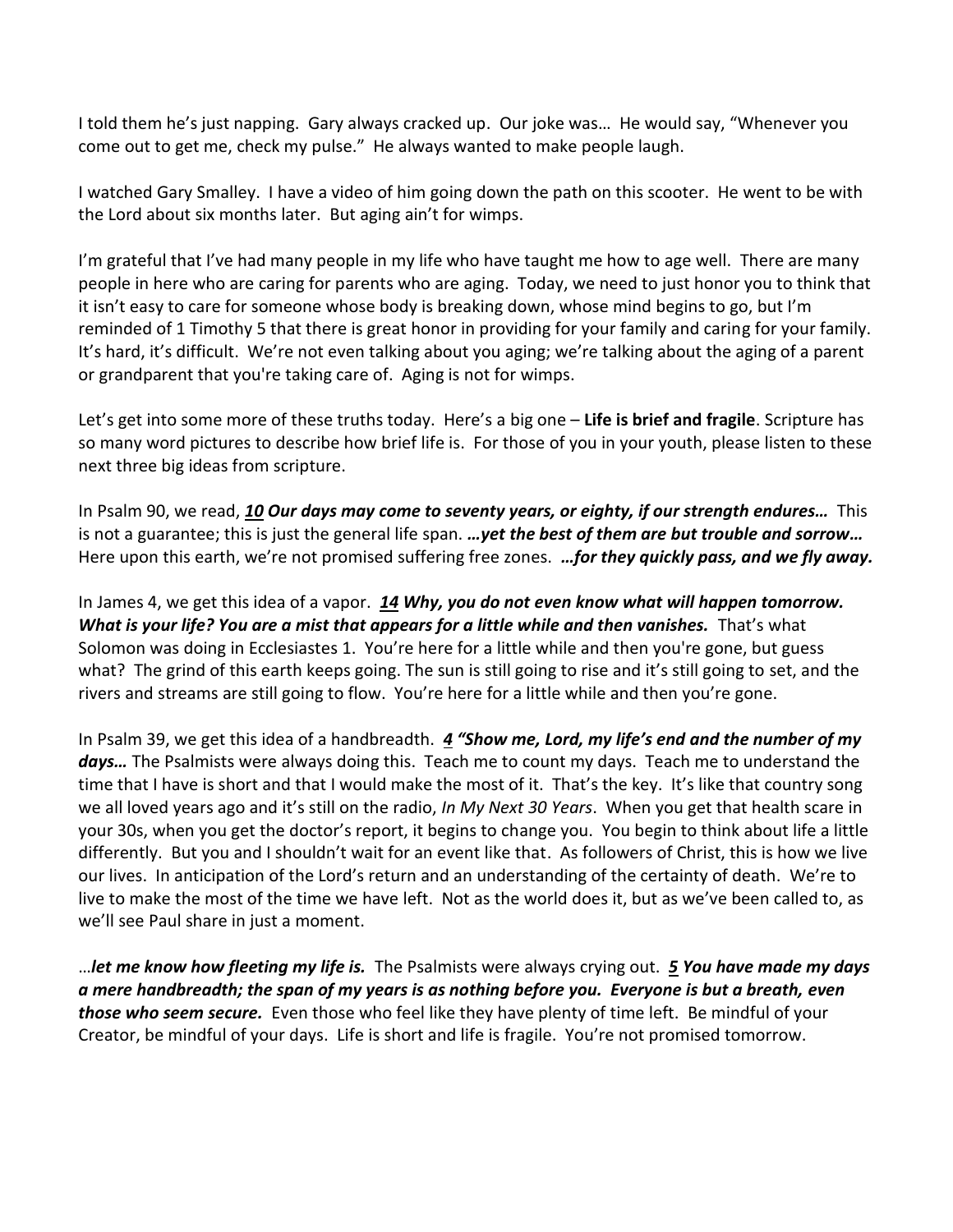**Death is certain, but not the end**. And all God's people said… Amen. In Ecclesiastes 7 it says, *[2](https://www.studylight.org/desk/?q=ec%207:2&t1=en_niv&sr=1) …for death is the destiny of everyone; the living should take this to heart.* That's what a funeral is. When you go to the house of mourning, you're taking to heart the death of someone. You should also be taking to heart your death. It's at a funeral you realize life is short.

Some of you just came through graduation and at graduation you're reminded of what? You're reminded of fast that went. It's like they were born yesterday and now they're leaving. Death is certain. If the Lord does not return first, it is a guarantee. The mortality rate is still at 100%, but here's what we can say amen to as well. In John 11, it says, *[25](https://www.studylight.org/desk/?q=joh%2011:25&t1=en_niv&sr=1)* Jesus said to her, *"I am the resurrection and the life. The one who believes in me will live, even though they die; [26](https://www.studylight.org/desk/?q=joh%2011:26&t1=en_niv&sr=1) and whoever lives by believing in me will never die. Do you believe this?"* Do you believe this? Do you believe this? Life is short; it's fragile. Death is certain, but not the end.

And then this is probably the toughest part. This is the toughest truth we have to wrestle with today. The memories of those who die fade over time. We don't want to be a people that spends all of our time trying to keep our name remembered.

The scripture puts it this way in Psalm 103 – *[15](https://www.studylight.org/desk/?q=ps%20103:15&t1=en_esv&sr=1) As for man, his days are like grass…* So, we've got vapor, we've got mist, we've got pass quickly. …*he flourishes like a flower of the field; [16](https://www.studylight.org/desk/?q=ps%20103:16&t1=en_esv&sr=1) for the wind passes over it, and it is gone, and its place knows it no more.* Whenever I think of this, I think about how much I love my yard right now. How many of you love your yard in May? Your yard looks awesome. But come July, not so much. I'm always telling everybody as we pull out of the driveway, "Everybody, look at the flowers and look at the grass. It's awesome and come July, it's going to be so brown." …*the wind passes over it, and it is gone, and its place knows it no more.*

I like what the daughter of Billy Graham says, *"When I have faced the death of a loved one or stood by the casket of a close friend, the temporariness of life has come into clear focus. One moment the person was thinking and feeling and speaking and hearing and loving, the next moment, he or she is silent and still and gone. The sorrow is magnified when we realize that unless there are people who make an effort to keep the memories alive, that person will soon be forgotten."* This is a tough truth for us to wrestle with, but if you really begin to understand this, it'll change the way you live. Don't live to get your name left on a building. Get to the end of your life knowing you have poured into your children, poured into your grandchildren, poured into people. That's because the only two things that last are the Word of God and people. The buildings will go away.

I shared this years ago at Liberty University because if you go to a college campus, there are names on every building. If you go to Springfield, there is one name that's on a lot of buildings, but guess what? A hundred years from now, if the Lord tarries, let me tell you, no one is going to know who that is. To Liberty students, I said, "You walk under names every single day, multiple times a day, and you don't have clue who these people are because our names are forgotten."

Ecclesiastes 9 puts it this way. *[5](https://www.studylight.org/desk/?q=ec%209:5&t1=en_esv&sr=1) For the living know that they will die, but the dead know nothing, and they have no more reward, for the memory of them is forgotten.* It's probably a good time to say, "Happy Mother's Day." But if you really get this, it will change the way you live. It's not about being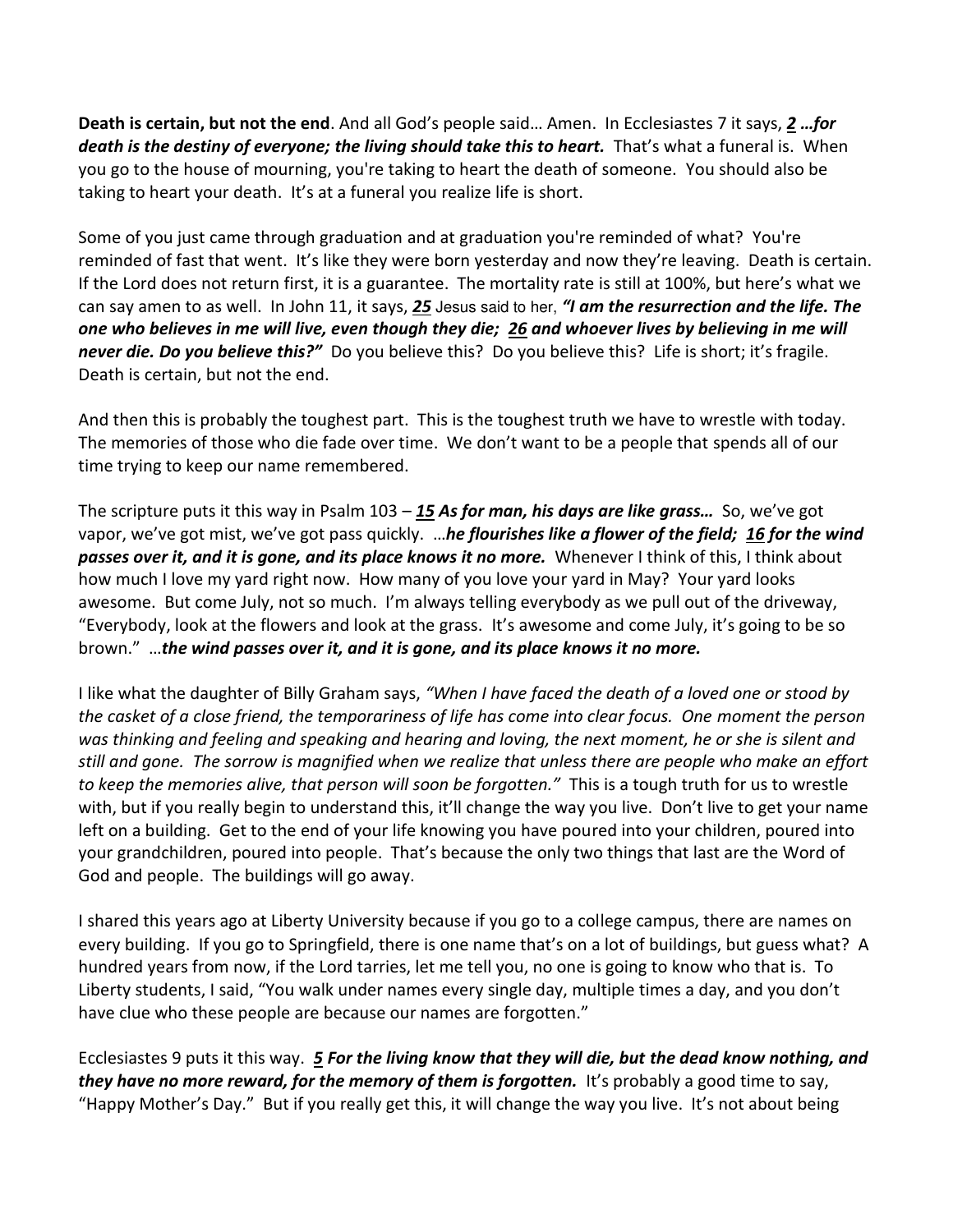remembered. And we live in a culture that says brand, brand, brand. Brand yourself. Get you name out there. If you can get a viral video with your name attached to it, guess what? It won't matter years from now because your name will be forgotten.

Here's the bottom line. **How you live is far more important than how long you live**. If you're really obsessed with the quality of life… And we have elders who do a great job leading people and helping people with the quality of their life, but what I love is that they truly understand, "I want to give you a better quality of life, so you can serve people. Not just so you can live long to have your name…" No, no, that's not what we're pursuing. We are pursuing that we can be healthy to help other people. How you live life is way more important than how long you live. Don't obsess over how many years. You have 70; you may have 80 if your strong. You may not even have that many because you're not promised tomorrow. So, make the most of the time you have. Do something with the time you have left.

**What you pass on is far more important than being remembered**. Now I say, during the grief, cycle… It's very important when people are grieving. I always like to call somebody a couple of months after they have lost a mom or a dad or a brother or sister or a child. In the grief process, it's very important because when they begin to feel these truths… Two or three months down the road, when we've gone back life and the grind of life has started again, I've had moments in the day or maybe I've just spent half the day not thinking about my loved one that I lost. That's a great time to call someone and tell them a story or to speak that person's name. We say it around here all the time. Don't avoid saying someone's name for fear of what that person might think. Speak their name. It's important in the grief cycle. But the memories fade over time. It's what we leave behind. It's how we live our lives now. Make the most of the time.

Paul put it to Timothy this way. *[6](https://www.studylight.org/desk/?q=2ti%204:6&t1=en_niv&sr=1) For I am already being poured out like a drink offering…* This is the illustration of the drink offering we get from Numbers 28 of wine being poured on the altar on the ground. He's just saying, "That's what I feel like right now." I want you to see the emphasis here. It wasn't "In my best years," it was "In my prime years I served the Lord." No, Paul, in this text, is making it very clear that "Up until my very last breath, I will be proclaiming the Gospel of Jesus. Up until my very last breath, I will be worshiping. I am going to make the most… I am being poured out."

*…and the time for my departure is near.* "I'm not gone yet. I'm almost gone, but I'm going to continue to be poured out until that day comes." May that be your prayer, may that be your commitment that you won't be one of these hot and cold Christians that has good seasons and rough seasons and, "Man I was really on fire there. I was pouring into people, but then I got into me, me, me." The Westminster Confession says the "The Chief end of man is to glorify God and to enjoy him forever." The chief end of man is not man. The chief end of you is not you. Your chief end is to glorify God and to enjoy him forever.

*[7](https://www.studylight.org/desk/?q=2ti%204:7&t1=en_niv&sr=1) I have fought the good fight, I have finished the race, I have kept the faith. [8](https://www.studylight.org/desk/?q=2ti%204:8&t1=en_niv&sr=1) Now there is in store for me the crown of righteousness, which the Lord, the righteous Judge, will award to me on that day…* The reward for the faithfulness of believers. *…and not only to me, but also to all who have longed for his appearing.* We have lived with this hope of his return and we wanted to be caught serving the Lord. We wanted him to return with us fully engaged and investing in the lives of other people.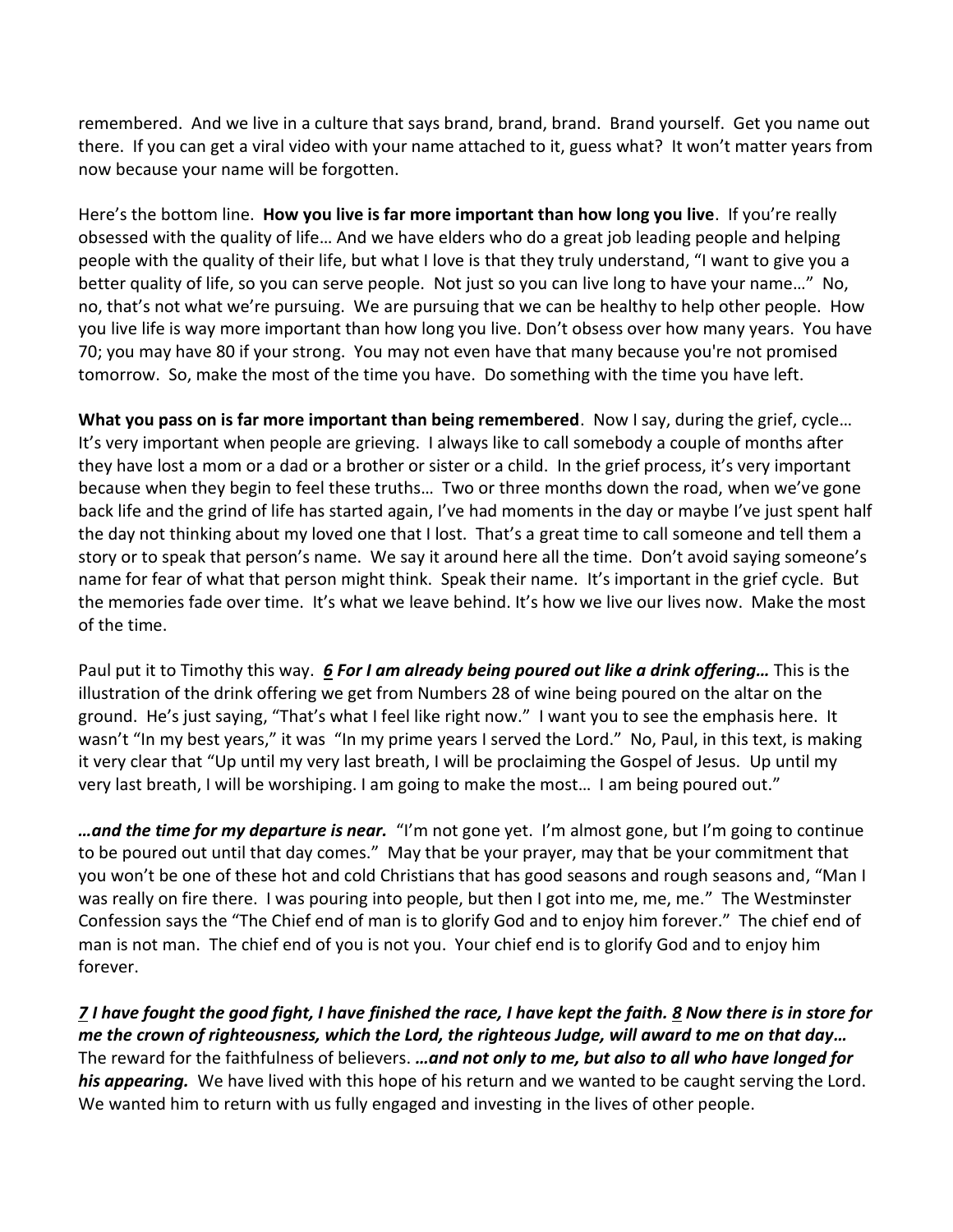I guess that's one of the things I love about my Paul. I was young Timothy to Gary Smalley. This is Gary at the Opryland a few minutes after that picture was taken of him and his scooter. You can see it parked over there. I got three guys off the front row to help me lift him up and put him in that chair. It was a great moment because he wanted to share seven keys of lifelong love that he wrote in his last book.

I heard him say, "I want to share with you briefly seven keys to lifelong love." I thought, *Oh boy, I better have these ready because is he going to remember all seven*. He had about three of them down. And then it was a pretty precious moment. People went on Amazon to look up the book and they saw the seven keys in the advertisement. Gary, after he got through three, went, "And number 4!" And then he was trying to think. Then somebody would yell out number four. Then he would go, "Oh yeah, that's a good one." And he would share on number four. "Number five…" Somebody would yell out number five. He'd go, "Oh, I love that one. That's a good one." He never stopped pouring into others.

Some of you are like, "I'm not a speaker." Yeah, you are. As you hold your grandchildren… This was Grandma Mary Jane, who went to be with the Lord at 90, holding my daughter, Corynn. I want you to think through… Listen, you can retire from a job. We're not going to get into that big debate and argument today. Retire from your job, do something different. Our whole town is built off the idea of retirement. But don't ever stop serving. Don't ever stop pouring in. Don't ever stop giving.

I'm fascinated by this season of life. There are young people in here right now that think, *This isn't my time to do that; I've got a lot of things to get established. I've got to establish a relationship, establish a job, etc.* Then you get there and then you have this work season and then, at the end of it, your like *Okay, I'm just waiting for retirement*. This isn't the window in which we serve; it's your life, from start to finish, that you serve and pour into others. I didn't get to be with Grandma on her last day, but I still… Her memory… I don't think of her every day, but there are things that happen to me and things that are said and I go *that was Grandma*. Let that be true of you. Are you pouring into your kids?

I had Stephanie create this picture based off a lot of the pictures I have of my grandparents with my children. You don't have a lot time left. Would you take the time you have left and pour it into the ones who have time? Would you make the most…? Some of you, your kids aren't near you. Would you sign up today to serve in Wild Woods and Critter Street? Would you start serving? Your like, "All those things you described about aging, I have it all. I can't get down on the ground with kids." We'll sit you in a chair. There is plenty you can do to pour into other people as you walk along the way.

I love seeing people taking pictures of this, but we're going to give this to you on the way out. And on the back is Psalm 39: 4-5. *[4](https://www.studylight.org/desk/?q=ps%2039:4&t1=en_niv&sr=1) "Show me, Lord, my life's end and the number of my days; let me know how fleeting my life is. [5](https://www.studylight.org/desk/?q=ps%2039:5&t1=en_niv&sr=1) You have made my days a mere handbreadth; the span of my years is as nothing before you. Everyone is but a breath, even those who seem secure."* Would you make the most of the time you have left? That's the message of "aging ain't for wimps." Life is brief and fragile. Death is certain, but not the end. You, the memory of you, your name will be forgotten, but you're leaving a lot of deposits in the lives of other people.